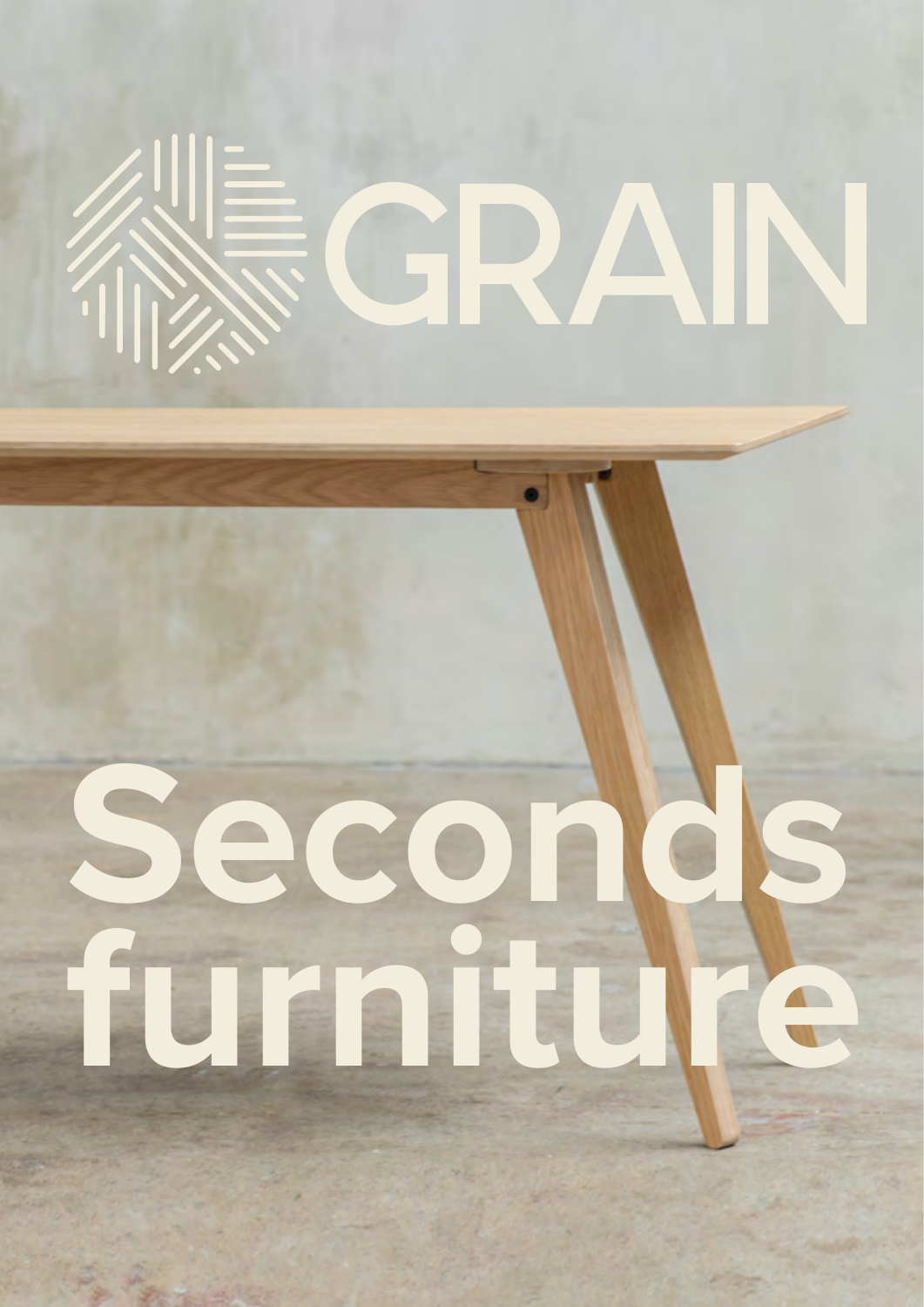# **Shop our seconds items**

Since making the responsible decision to offer furniture in a range of sizes as opposed to creating waste through exact dimension requests, we now have a selection of seconds products which cannot be sold through our website.

**[Brenin bench](https://grain.co.uk/furniture/brenin-bench/)** [Brenin desk](https://grain.co.uk/furniture/brenin-desk/) • [Birnam stool](https://grain.co.uk/furniture/birnam-stool/)

We are all about keeping our furniture being used for as long as possible, in your homes and far away from landfill. Buying from our seconds range allows you to do exactly that!

## **What's for sale?** The sale of the sale of the sale of the sale of the sale of the sale of the sale of the sale of the sale of the sale of the sale of the sale of the sale of the sale of the sale of the sale of the sale of

- [Highbeach dining](https://grain.co.uk/furniture/highbeach-dining/)
- [Highbeach bench](https://grain.co.uk/furniture/highbeach-bench/)
- Materials: plywood sheets and linoleum

• [Brenin dining](https://grain.co.uk/furniture/brenin-dining/)

# **Finish options**

Our Brenin range is available two top choices: a classic oak veneer or coloured Linoleum.

| <b>Grade</b> | <b>Sample sale discount</b> | <b>Description</b>                            |
|--------------|-----------------------------|-----------------------------------------------|
|              | 20% off                     | Good as new                                   |
|              | 30% off                     | Minor dent/scratch, minor discolouration      |
|              | 40% off                     | Visible repair, more noticeable scratch/stain |

# **Delivery**

If you would like to visit us in person, we have space for parking and recommend bringing along some blankets or boxes to protect your furniture on it's way to your home.

Alternatively, we can deliver the furniture for you. See below for costs:

**Delivery within zones 1-3 = £25 Delivery outside zones 1-3 = £45** 

*Note: we will only be able to deliver products and table tops, not materials.*



We have a selection of tables, benches and desks, all at discounted prices. Click to learn more about each of our products:

#### **Our grading system**

Each item has been given a grade based on its condition: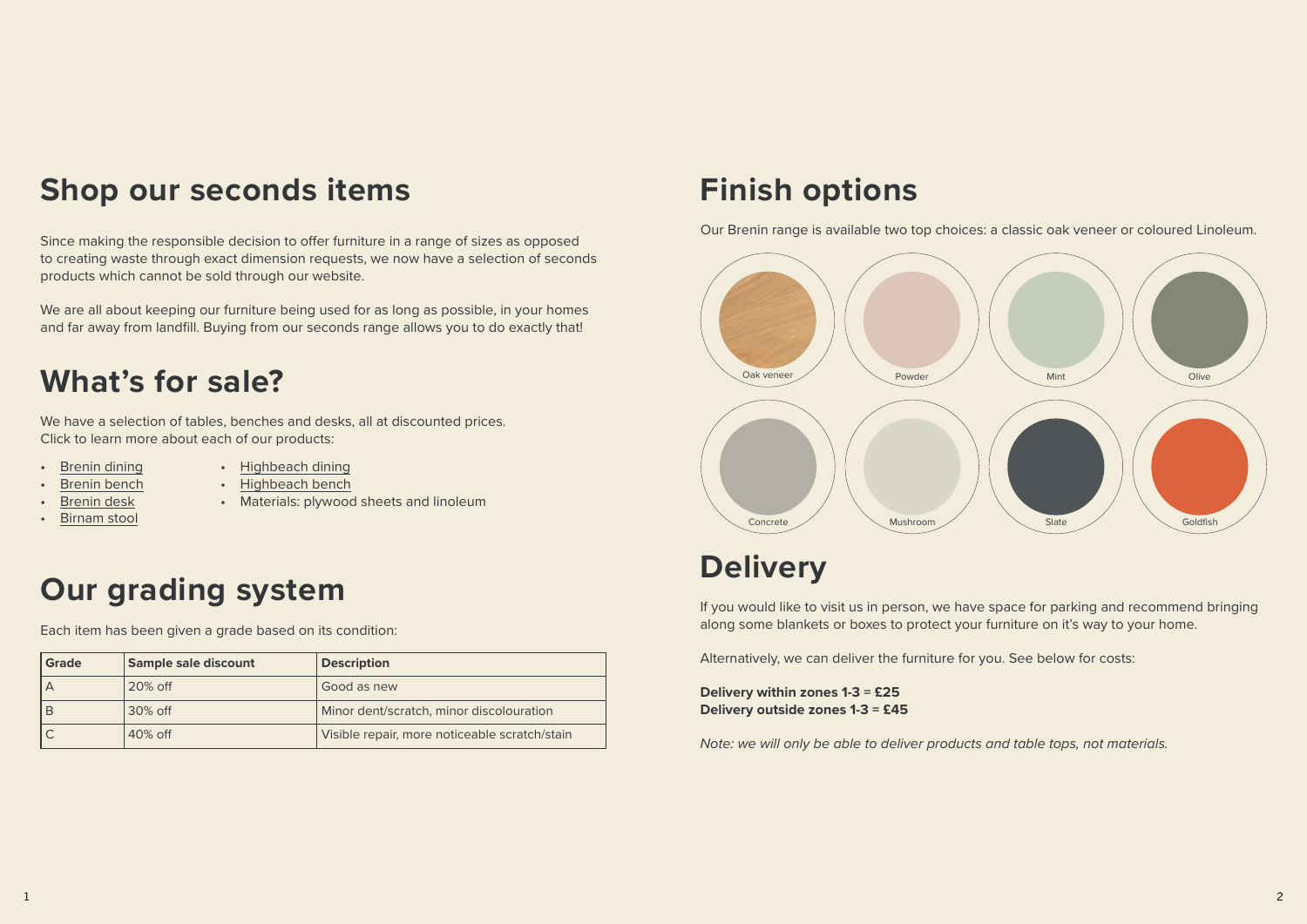# **Brenin dining table**

| <b>Finish</b>         | <b>Size</b>      | <b>Price</b> | <b>RRP</b> | <b>Grade</b>   | <b>Code</b> |
|-----------------------|------------------|--------------|------------|----------------|-------------|
| <b>Full product</b>   |                  |              |            |                |             |
| *Oak                  | $155 \times 90$  | £661         | £826       | B              | 48          |
| <i><b>*Powder</b></i> | $187 \times 75$  | £628         | £897       | B              | 118         |
| Powder                | $155 \times 80$  | £557         | £796       | B              | 39          |
| Powder                | $165 \times 80$  | £557         | £796       | B              | 53          |
| Powder                | 170 x 90         | £661         | £826       | $\mathsf{A}$   | 83          |
| Powder                | 180 x 75         | £637         | £796       | $\overline{A}$ | 128         |
| Olive                 | $150 \times 75$  | £377         | £628       | $\mathsf{C}$   | 117         |
| <b>Mushroom</b>       | $120 \times 80$  | £440         | £628       | B              | 127         |
| *Mushroom             | 160 x 90         | £578         | £681       | B              | 5           |
| <i>*Concrete</i>      | $160 \times 100$ | £620         | £886       | B              | 84          |
| Goldfish              | $175 \times 90$  | £496         | £826       | $\mathsf{C}$   | 90          |
| <b>Material</b>       |                  |              |            |                |             |
| <b>Slate</b>          | $150 \times 75$  | £90          |            |                | 96          |

*\* Anything marked with an asterisk requires new legs and supports to be cut. These product have a two week delivery period. Everything else listed is a full product, ready for immediate delivery.* 

Our Brenin Dining table has always been a Grain firm favourite, with a simple, elegant form and hard-wearing top options.

The Brenin is made from FSC certified birch plywood, with oak veneer on the underside. Our Brenin comes with two top choices; a classic oak veneer or soft, easy-clean Linoleum.









3 4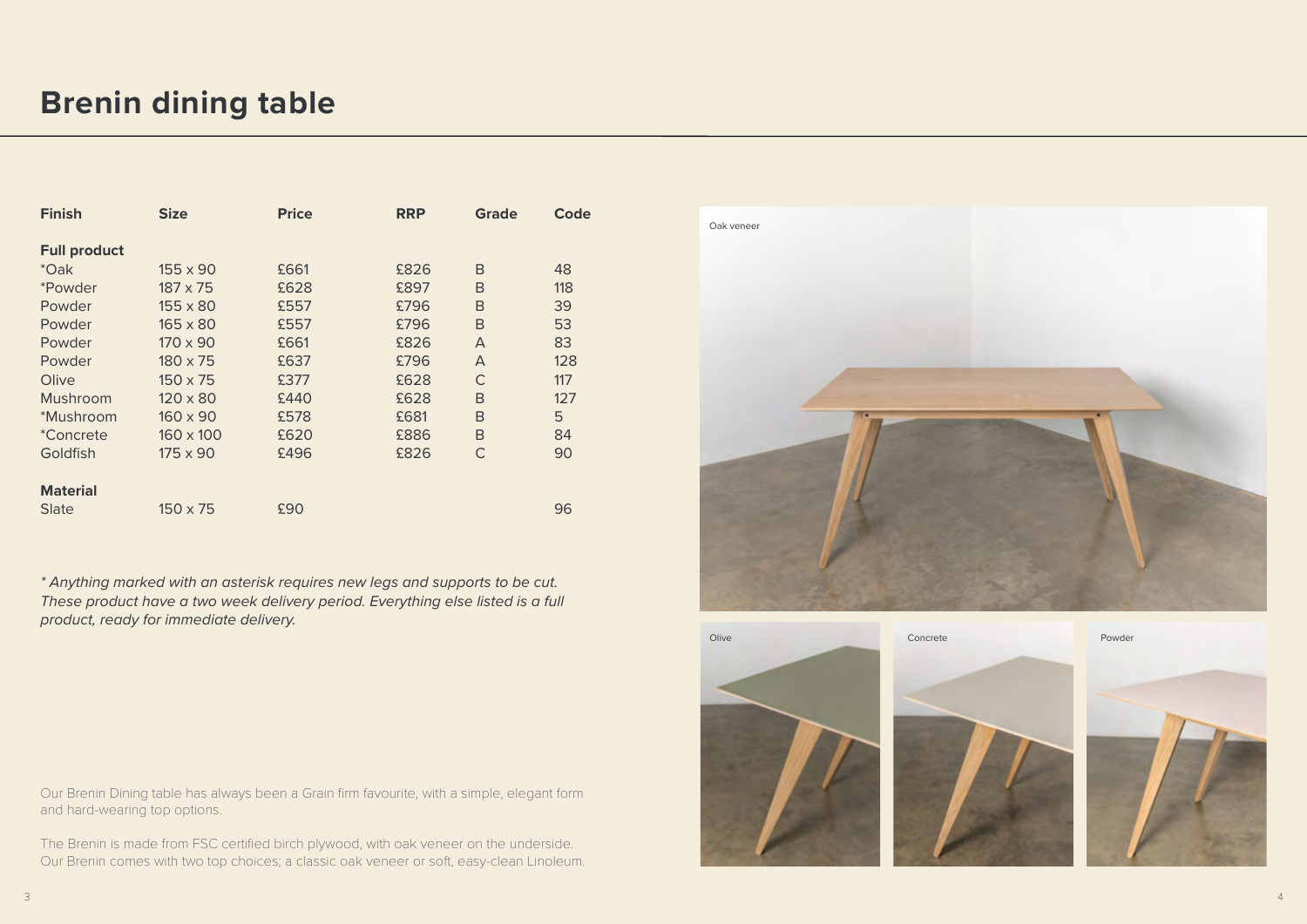#### **Brenin bench**

Our Brenin Bench is visually light but physically sturdy. Pair it with its matching Dining table counterpart, or solo as a standalone seating option.

Just like the rest of our Brenin range, it is made from FSC certified birch plywood, with oak veneer on the underside. It comes with two top choices; a classic oak veneer or soft, easyclean Linoleum.

| <b>Finish</b>           | <b>Size</b>     | <b>Price</b> | <b>RRP</b> | <b>Grade</b>   | Code |
|-------------------------|-----------------|--------------|------------|----------------|------|
| <b>Full product</b>     |                 |              |            |                |      |
| Oak (no support)        | $100 \times 33$ | £168         | £280       | $\mathsf{C}$   | 25   |
| Oak                     | 180 x 33        | £270         | £385       | B              | 23   |
| Oak                     | 180 x 33        | £270         | £385       | B              | 131  |
| <i><b>*Powder</b></i>   | $185 \times 33$ | £270         | £385       | B              | 106  |
| Powder                  | $115 \times 33$ | £221         | £315       | B              | 104  |
| Powder                  | $115 \times 33$ | £252         | £315       | A              | 105  |
| Mint                    | $110 \times 33$ | £196         | £280       | B              | 112  |
| Concrete                | $125 \times 33$ | £252         | £315       | A              | 34   |
| Mushroom                | 170 x 33        | £270         | £385       | $\mathsf B$    | 31   |
| *Mushroom               | $110 \times 33$ | £226         | £283       | A              | 30   |
| <b>Slate</b>            | $165 \times 33$ | £231         | £385       | $\mathsf C$    | 99   |
| <b>Slate</b>            | $150 \times 33$ | £280         | £350       | $\overline{A}$ | 98   |
| <b>Slate</b>            | $125 \times 33$ | £252         | £315       | A              | 36   |
| <i>*Slate</i>           | $110 \times 33$ | £188         | £283       | B              | 102  |
| <i><b>*Goldfish</b></i> | $180 \times 33$ | £270         | £385       | B              | 28   |
| <b>Material</b>         |                 |              |            |                |      |
| Oak                     | $195 \times 33$ | £50          |            |                | 85   |
| Goldfish                | $180 \times 33$ | £50          |            |                | 27   |

*\* Anything marked with an asterisk requires new legs and supports to be cut. These product have a two week delivery period. Everything else listed is a full product, ready for immediate delivery.* 







Oak veneer

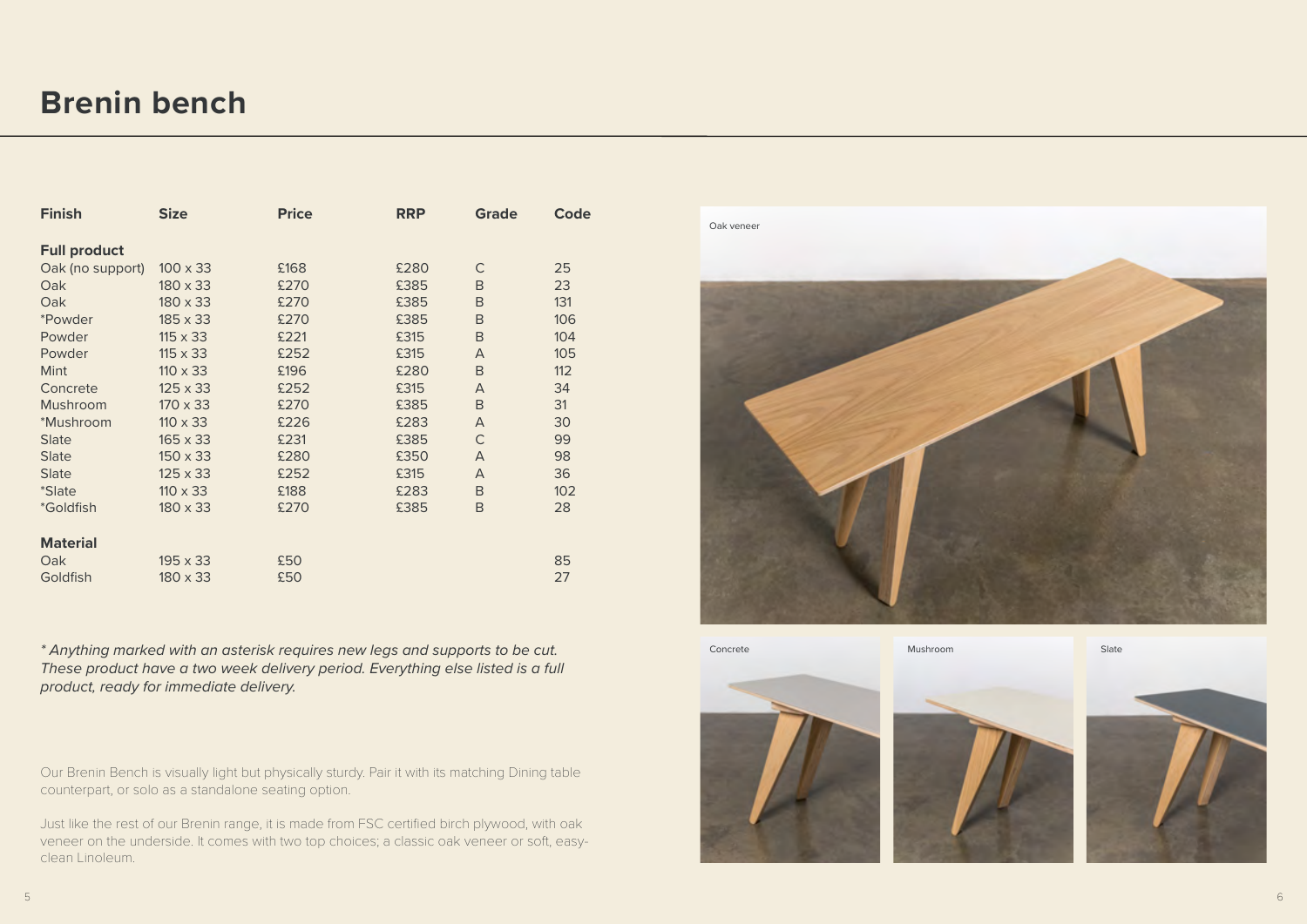## **Brenin desk**

The Brenin desk is available in 10cm length increments, so it'll fit perfectly in any workspace. It has a birch plywood core, with an oak veneer laminate. Oak veneer is beautiful, and by using it on most of our products, we help to reduce the demand for natural wood resources. The material offers the beauty of a real wood finish, all whilst using far less precious timber.

Likewise, we've put a lot of thought into our use of linoleum. Not only does it offer a unique, matt surface and a warm, fine texture, but it is recyclable, biodegradable and hard-wearing.

| <b>Finish</b>       | <b>Size</b>      | <b>Price</b> | <b>RRP</b> | <b>Grade</b>   | Code           |
|---------------------|------------------|--------------|------------|----------------|----------------|
| <b>Full product</b> |                  |              |            |                |                |
| Oak                 | $150 \times 90$  | £551         | £689       | $\overline{A}$ | 95             |
| Oak                 | $205 \times 103$ | £743         | £929       | A              | 6              |
| <i>*Powder</i>      | $110 \times 60$  | £354         | £443       | $\overline{A}$ | 67             |
| Mint                | $145 \times 73$  | £413         | £689       | $\mathsf{C}$   | $\overline{4}$ |
| Concrete            | $115 \times 80$  | £399         | £499       | $\overline{A}$ | 120            |
|                     |                  |              |            |                |                |
| <b>Material</b>     |                  |              |            |                |                |
| Oak                 | $115 \times 60$  | £90          |            |                | 56             |
| Powder              | $122 \times 64$  | £90          |            |                | 42             |
| Olive               | $105 \times 70$  | £90          |            |                | 16             |
| <b>Slate</b>        | $180 \times 75$  | £120         |            |                | 54             |

*\* Anything marked with an asterisk requires new legs and supports to be cut. These product have a two week delivery period. Everything else listed is a full product, ready for immediate delivery.* 









Slate Mushroom and Mint Mushroom and Mushroom and Mushroom and Mushroom and Mushroom

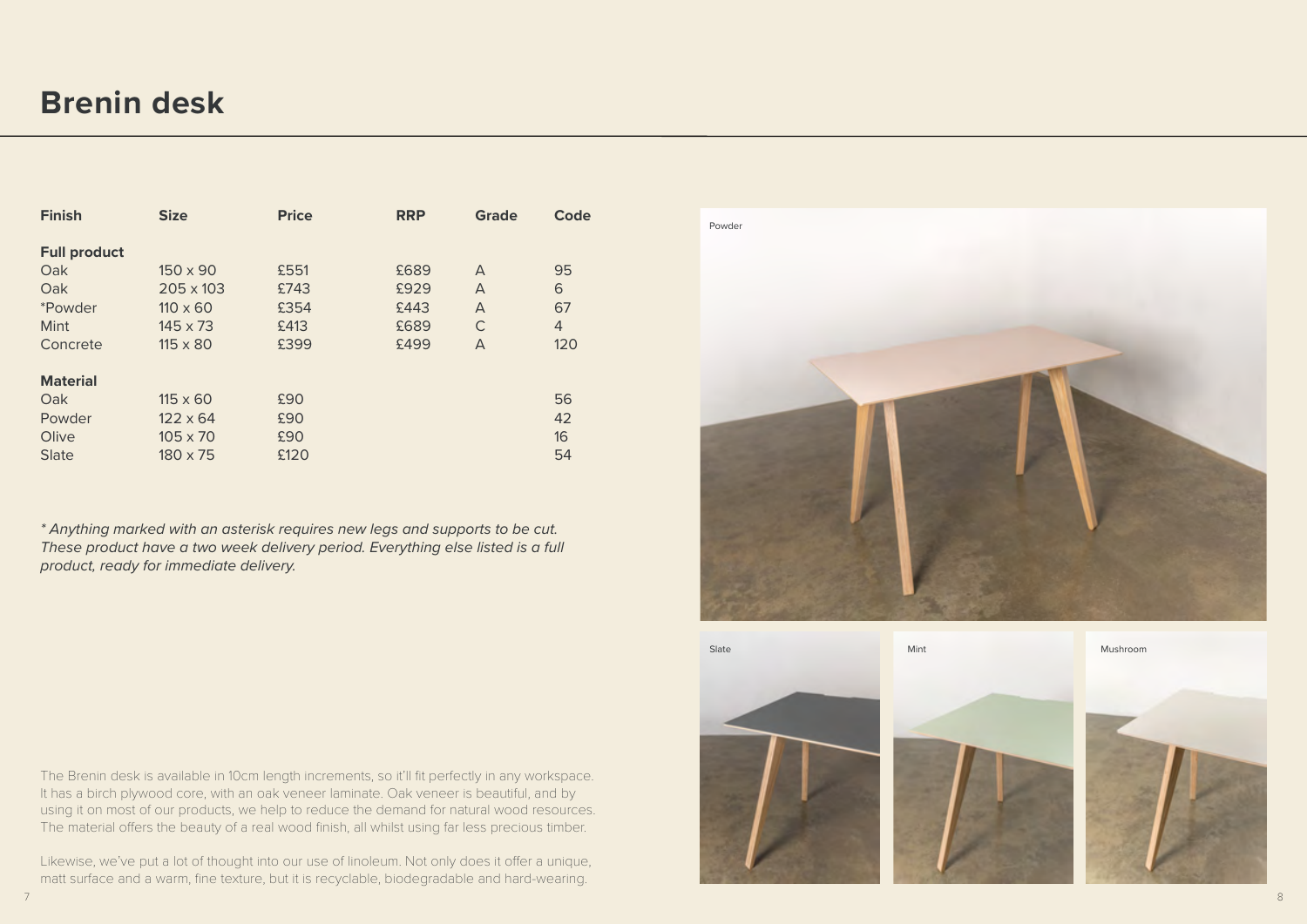# **Highbeach - dining table & bench**

#### **Dining tables**

| <b>Finish</b>           | <b>Size</b>     | <b>Price</b> | <b>RRP</b> | <b>Grade</b>            | Code |
|-------------------------|-----------------|--------------|------------|-------------------------|------|
| <b>Full product</b>     |                 |              |            |                         |      |
| <b>Natural</b>          | $140 \times 70$ | £598         | £748       | $\overline{A}$          | 78   |
| <b>Natural</b>          | $170 \times 80$ | £533         | £889       | $\mathsf{C}$            | 133  |
| <i><b>*Rich oak</b></i> | $210 \times 60$ | £768         | £960       | $\overline{\mathsf{A}}$ | 74   |
| <b>Benches</b>          |                 |              |            |                         |      |
| <b>Natural</b>          | $145 \times 33$ | £354         | £442       | A                       | 29   |

*\* Anything marked with an asterisk requires new legs and supports to be cut. These product have a two week delivery period. Everything else listed is a full product, ready for immediate delivery.* 



Our Highbeach range is a perfect example of responsible design. Constructed from PEFC certified and sustainably sourced oak, this durable table is a fantastic way of preserving the remarkable texture, feel and pattern of the material. Just like fingerprints, no two pieces will ever be the same.